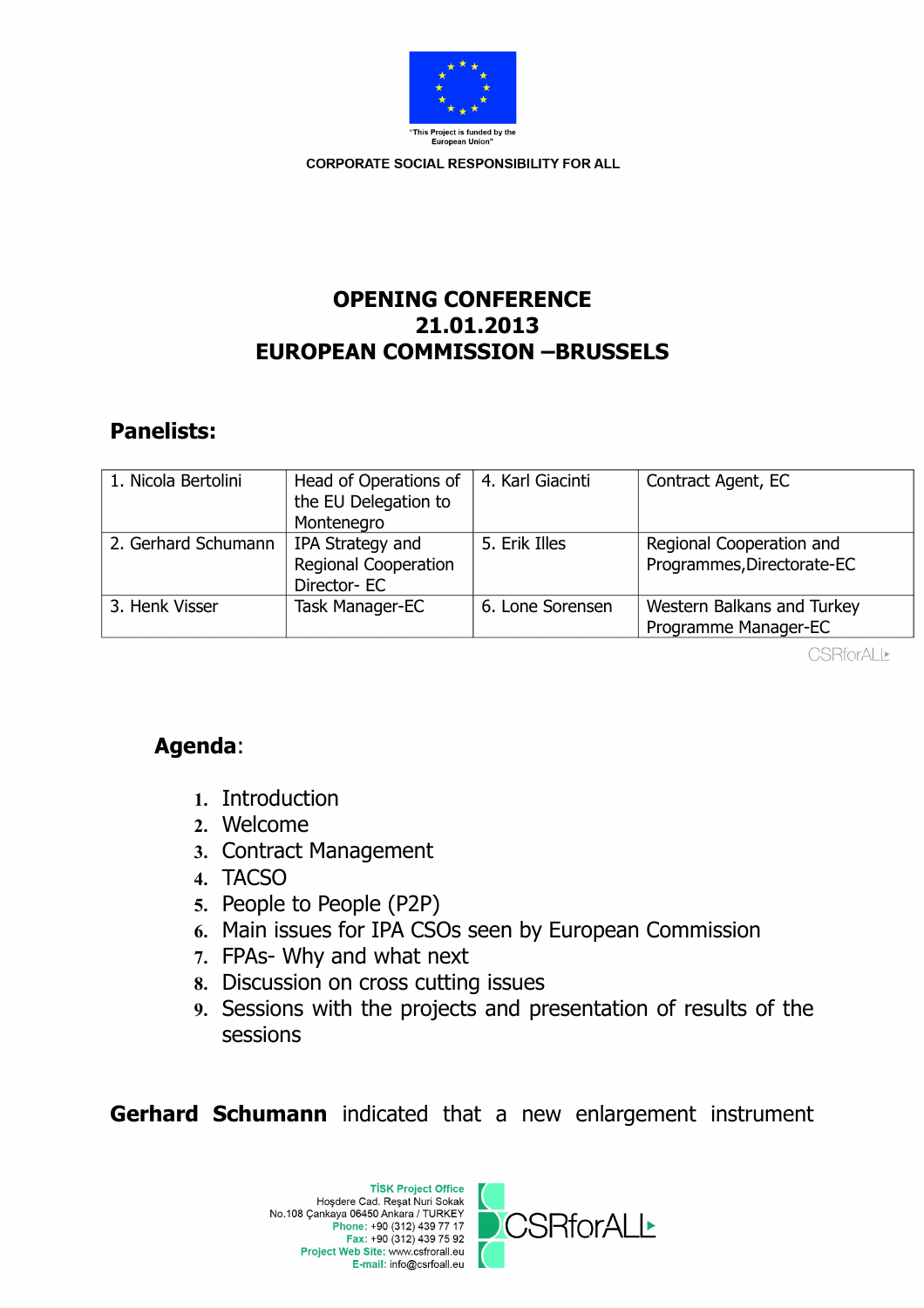

which is more targeted and sustainable will be established since there are particular challenges in EU for enlargement countries. He also added that, since European Union is pretty young, it still needs improvement throughout new Eastern Europe model with the target of democracy, openness and inclusive societies. He noted that, the contribution of member countries through organizations which has gained the financial aid from EU is going to add a great deal to EU enlargement. He also added that, these organizations will be the key openers towards to future; become a mainstream part in their societies; and national transmission chain. He clarified that, European Commission does not intend to impose or dictate anything since only thing they would like to achieve is to find the most appropriate way to implement these projects with the solid foundation with political and economic development within the enlargement countries along with their active integration via partnerships of these projects. He stated that the key question of the conference is 'How can we work best together and how we can exchange experiences?'

**Nicola Bertolini** presented the framework partnership agreements with the facts following: 18 FPA+ grants out of 179 applications, 14 million euro, and 11.2 euro from IPA, 172 organizations involved (average % 10 CSOs per FPA), 133 CSO from Western Balkans and Turkey (% 77.3), 39 CSO from EU ( % 22.7), BIH 23 CSO, KOS and TUR with 13 CSO. He stated the main objectives as clarifying purpose and expectations of partnerships; identifying opportunities and challenges and starting to address them; providing an overview of partnership strategies; and establishing synergies and opportunities for collaboration.

**Henk Visser** presented the key issues to be able to stay as a winner within the contact management by keeping mind EU Rules and Procedures; reading the PRAG; studying follow contract ;communicating; seeking advice for help; being partners; monitoring and evaluating constantly; meeting deadlines via reports; arranging financial management as cheap as possible. He stated followings as euro management issues: procurement (rules of origin- equipment must be

> **TİSK Project Office** Hoşdere Cad. Reşat Nuri Sokak No.108 Çankaya 06450 Ankara / TURKEY Phone: +90 (312) 439 77 17 Fax: +90 (312) 439 75 92 Project Web Site: www.csfrorall.eu E-mail: info@csrfoall.eu



CSRforALI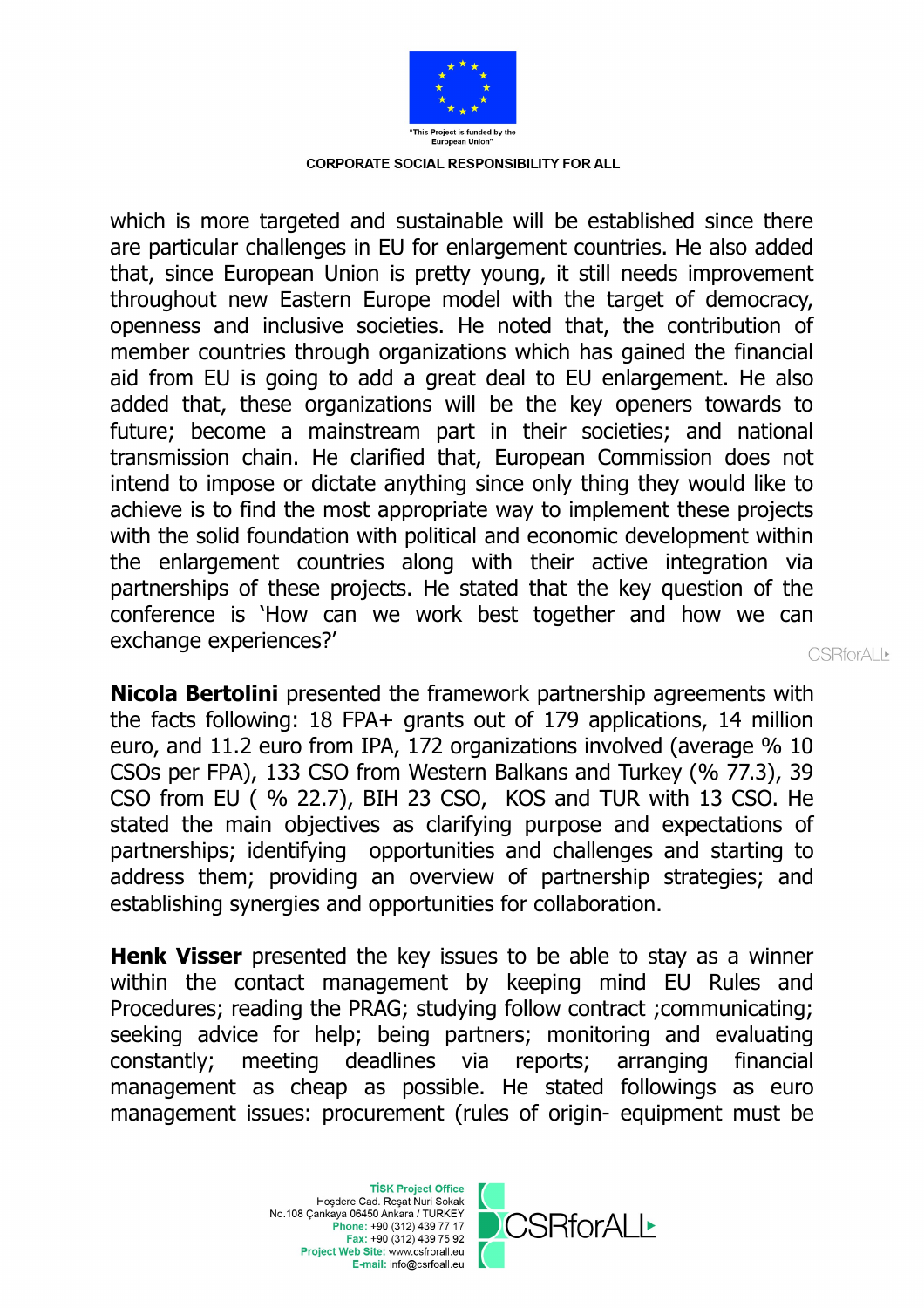

come from to buy a computer, you can buy IPA beneficiary or EU countries or those they have agreement); per diem (max rates) /real costs (recipient of payment); transfer of equipment; interests; VAT and other taxes, changes (+/-%15 % rule- if one cost is decreased other one has to be increased since there should be a balance between differences. If the amount of change is more than %15 percentage, an official addendum must be presented to the Commission); financial verification on the final report ( it would be good to involve it to the inception report too). Mr. Henk Visser also indicated the important project management tools as monitoring, stakeholders, partners, visibility (for EU, stakeholders, citizens and everyone), reporting (on an easy readable template), tendering, impact, evaluation and sustainability. He kindly requested that, while asking questions and suggestions to him by e-mail, it is better to put the contract number on the subject of the e-mail, so that he can follow up and to indicate the article in question. He noted that, interim report must be submit on the midterm of the action-3th month, website and calendar must be updated; and the deadlines and  $\epsilon_{\text{SSRforAll}}$ templates must be respected. He also added that in projects monitoring, it is relatively important to be careful on delays deadlines, type of questions, planning of events, cost, feedback from projects and stakeholders, responsiveness to requests, using calendar and reports, site visits. He highlighted the importance of using project tools such as web, calendar, facebook, TASCO guides and manuals; and other projects. He suggested to all projects to invite delegations and ask their contribution when they plan something on that particular countries.

**Nicola Bertolini** stated that TACSO (Technical Assistance to CSOs) stands as a guide for CSOs (1st aid kit and local advisory group); trainer and consultant for CSOs; matchmaker forCSOs' database; and analyst; advocator for CSOs with authorities; resource center; PR advisory; and P2P partner. He added that TACSO is more a country based resource center in order to get some sustainability.

**Karl Giancinti** explained the People to People events in two parts as multi country events where 3-6 representatives per country with similar

> **TİSK Project Office** Hoşdere Cad. Reşat Nuri Sokak No.108 Çankaya 06450 Ankara / TURKEY Phone: +90 (312) 439 77 17 Fax: +90 (312) 439 75 92 Project Web Site: www.csfrorall.eu E-mail: info@csrfoall.eu

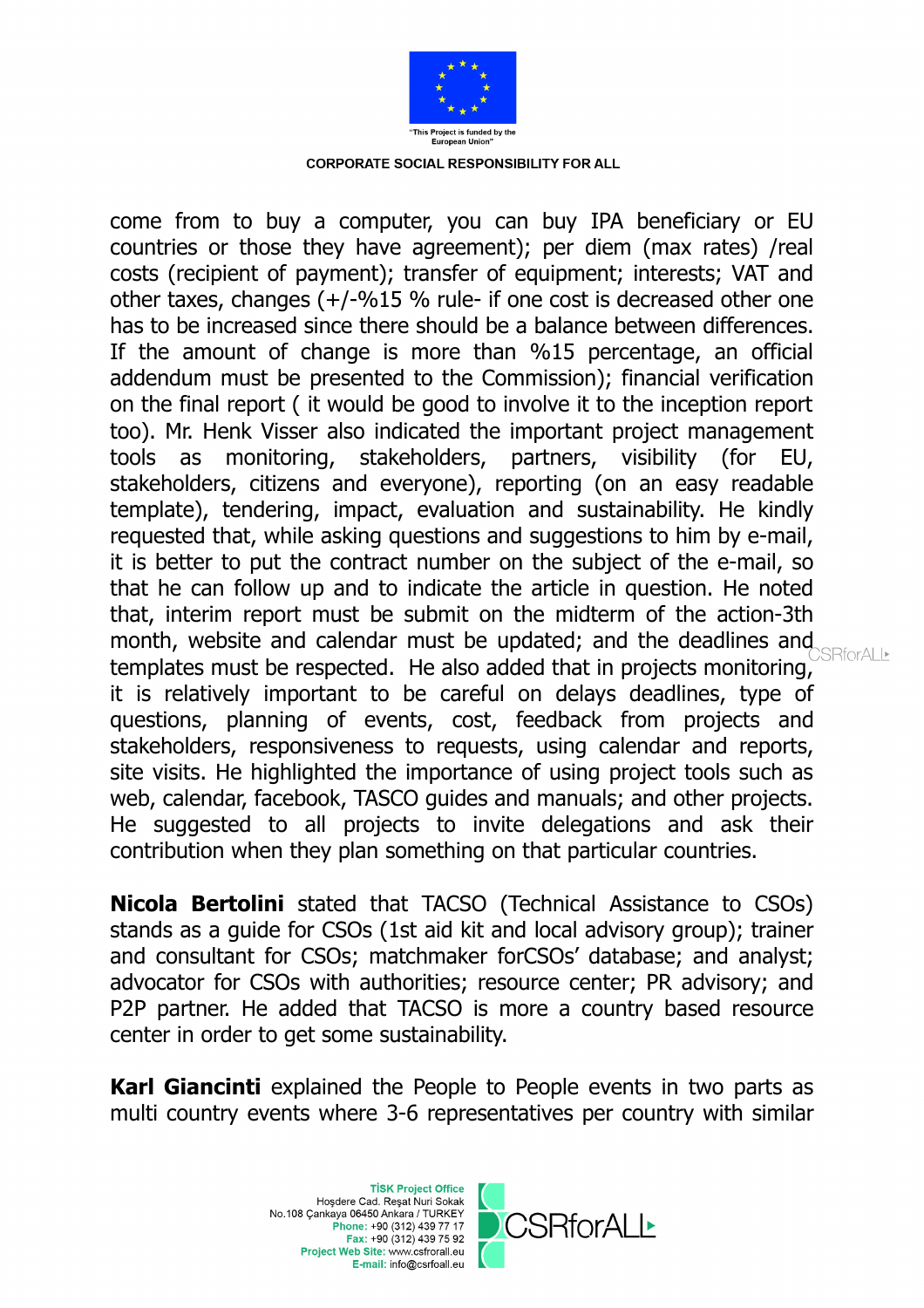

professional backgrounds, are invited to Brussels or to a location in the region to work together in the working language as English; and as single country events where participants from a single country with similar action fields and backgrounds- also from the public sector- will be invited to a the local region to work together in local language. He clarified the procedures on P2P as the selection of topics in accordance with political legislative, social priorities, taking into account proposals form EU delegation; selection of participants from EU delegation and TACSO; and as logistics, EC covers the all cost on logistical aspects through TAIEX. He listed the multi country events in 2013 as Direct Democracy and E- democracy in March, Transparency, Multi Stakeholder Consultation on IPA in March-April, LGBT rights, Antidiscrimination in Belgrade or Brussels, Environments, Disabilities, Special Enterprising and Philanthropy in Macedonia. He also listed the P2P single country events as Supporting Women in Agriculture in Iceland and Turkey New approach in EU accession negations; Youth Cross Community Understanding in Kosovo, Religious leaders from different religions in Serbia. He also clarified that, they are planned based on demands until the September but further proposals could be send to TACSO. He also added that, P2P is designated to invite different people from different marginalized groups to have an idea about EU activities and it is meant to involve more and more people.

**Erik Illes** indicated the main issues for IPA and said that the ability of beneficiary countries to meet EU requirements is linked to the quality of engagements between political and public institutions and civil society. He stated that the council conclusion call for EU support to CSOs to feature more prominently in all partnerships and specify that a more strategic approach should be mainstreamed in all external instruments' programs. Mr. Erik Illes also specified the communication ways inside and outside of the project as it requires a different way of working together. He also added that the traditional short term project support tended to put CSOs in a direct competition with each partner and the focus has been on adapting to donor funding requirements rather than promoting active citizenship and building sustainable civil society. He noted that

> **TİSK Project Office** Hoşdere Cad. Reşat Nuri Sokak No.108 Cankaya 06450 Ankara / TURKEY Phone: +90 (312) 439 77 17 Fax: +90 (312) 439 75 92 Project Web Site: www.csfrorall.eu E-mail: info@csrfoall.eu

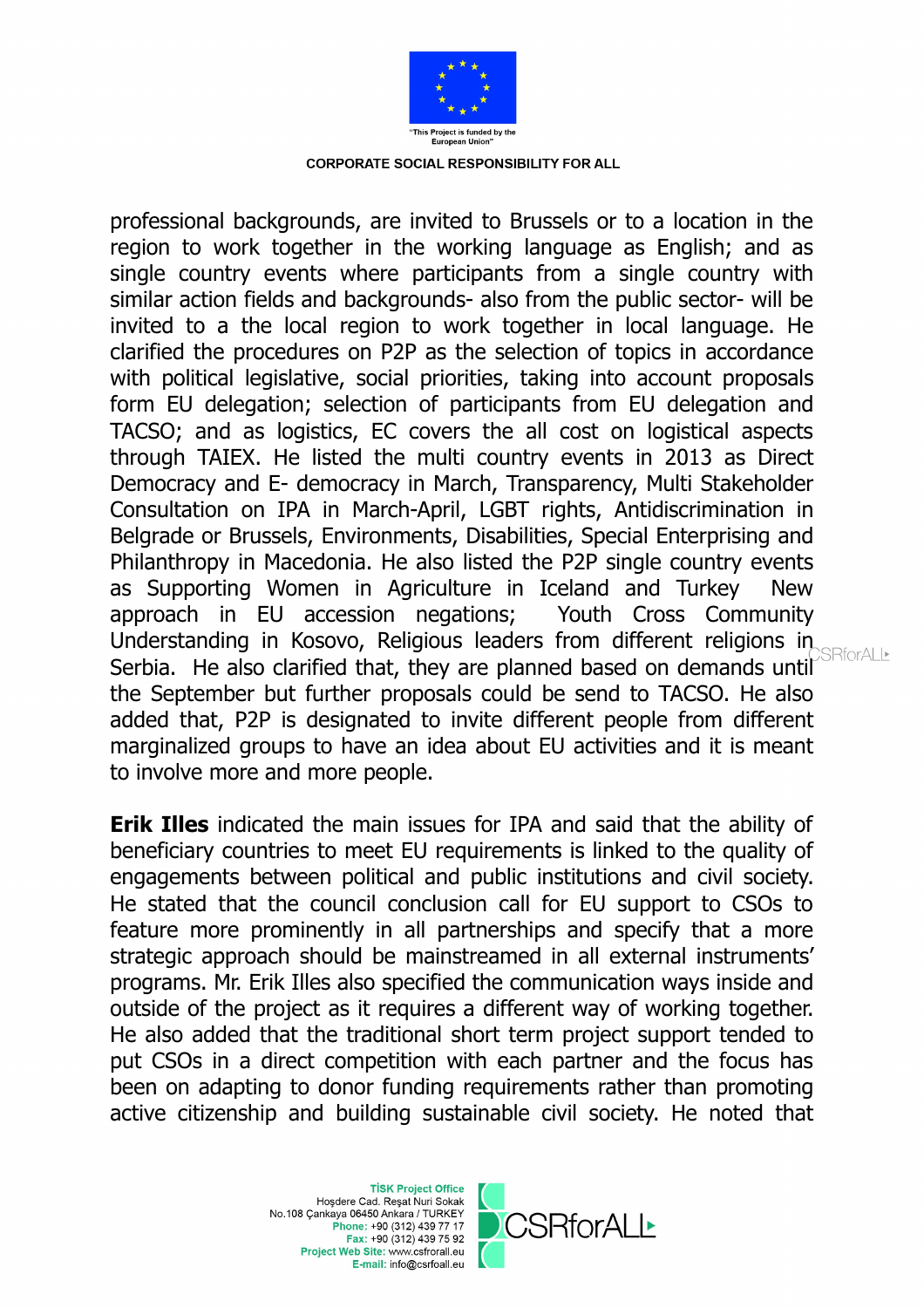

limited focus on achieving the type of results needed to build public trust and confidence in CSOs. He indicated that, the greater benefits of civil society from national legal and financial frameworks; and from improved dialogues with state would create greater commitment and capacity of CSP networks to give citizens a voice and to influence public sector reform through analysis monitoring and advocating etc. He also added that, the increased access of grass root civil initiatives to financial resources cerates greater contributions as well as expertise from established CSOs and CSO Networks.

**Lone Sorensen** indicated the specific instruments of FPAs while mentioning the FPA is a strategic, long term and programmatic approach based on partnership model. She stated that, the flow of the projects must be following: inception phase (1-6 month), midterm review ( month 18-21), possibility of additional grant ( after month 24). She noted that, through inception phase, project partners must do more research and get in dialogue with EU commission by inviting them for the events etc. She also stated that, the inception report, which must be written in the end of the inception phase, must be maximum ten pages setting out what have been done during the inception phase and how these change the main approach. She clarified that, there is no formal template for the inception report and projects are free to settle their own template.

**Nicola Bertolini** indicated that during the mid-term reviews, a good methodology for EC throughout the partners of the projects will be established. He stated that, this term would include involvement of other partners, stakeholders, media; expectations from EC, synergy creating for P2P; monitoring and plans; knowledge sharing and visibility; contribution to CSO strategy 2014-2020; visibility, dissemination, good stories. He noted that knowledge management with other projects is critically important. He suggested, regional dimension (leverage of political and operational changes thus go beyond protest- to increase the voice!); coordinating messages-make sure everyone says the same- ; using each other's experience, research, study, work; promoting each

> **TİSK Project Office** Hoşdere Cad. Reşat Nuri Sokak No.108 Çankaya 06450 Ankara / TURKEY Phone: +90 (312) 439 77 17 Fax: +90 (312) 439 75 92 Project Web Site: www.csfrorall.eu E-mail: info@csrfoall.eu

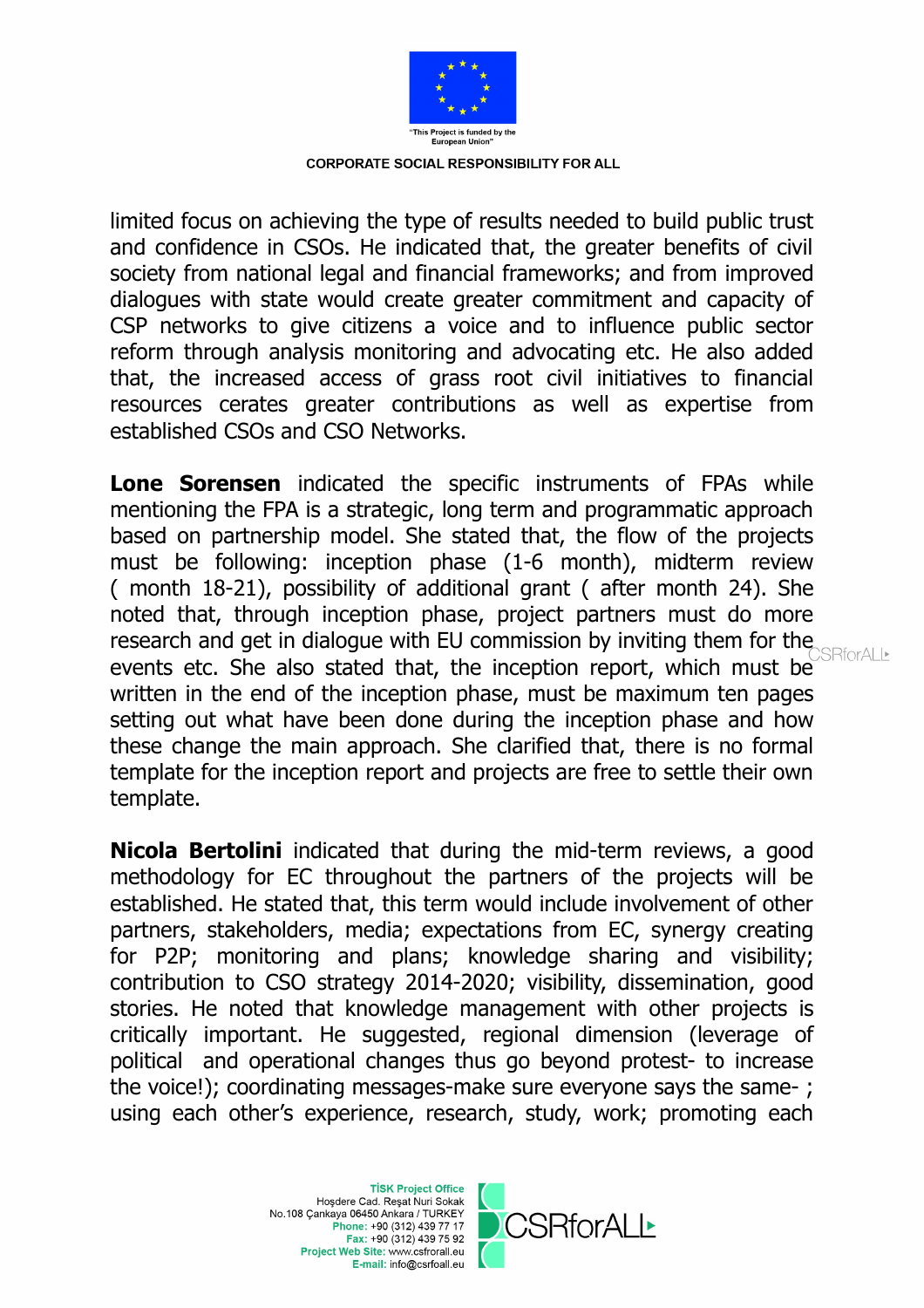

other; inviting each other to each other's events; using the networks; joint actions with stakeholders; assisting each other in finding additional partnership media integrity index; linking with other donor funded national IPA funded projects; avoiding overkill of conferences (coordinate); joint publication /statements lobby actions; info events with EU delegation; using outputs results of other EU projects; sitting in each other's grants award evaluation committees; sharing FAQs with other CSOs; joining other projects networks.

# **SPECIFIC QUESTIONS FROM PROJECTS**

the objectives of the project.

- **1.** Which PRAG do we persuade? Since these projects were signed in 2012, you must apply 2012 PRAG.
- **2.** How much flexibility do we have on changing the activities during the inception phase? In EU projects, the budget and specific objectives are the only thing must not be changed. But the activities can change, project leaders must communicate with EC for the changes. There is flexibility as last as the projects communicate with EC and stick to
- **3.** Do we need to have different accounts for Euro and local currency? It is totally up to the project how they would like to manage, but EC pays only one account which is specified in the beginning of the project.
- **4.** What should we take in consideration through visibility activities? You must use ISO codes to avoid problems for the visibility instruments.
- **5.** What must we do with the equipment bought within the project activities, it in the end?

You cannot keep the equipment, it has to go partners, organizations or finally to EU.